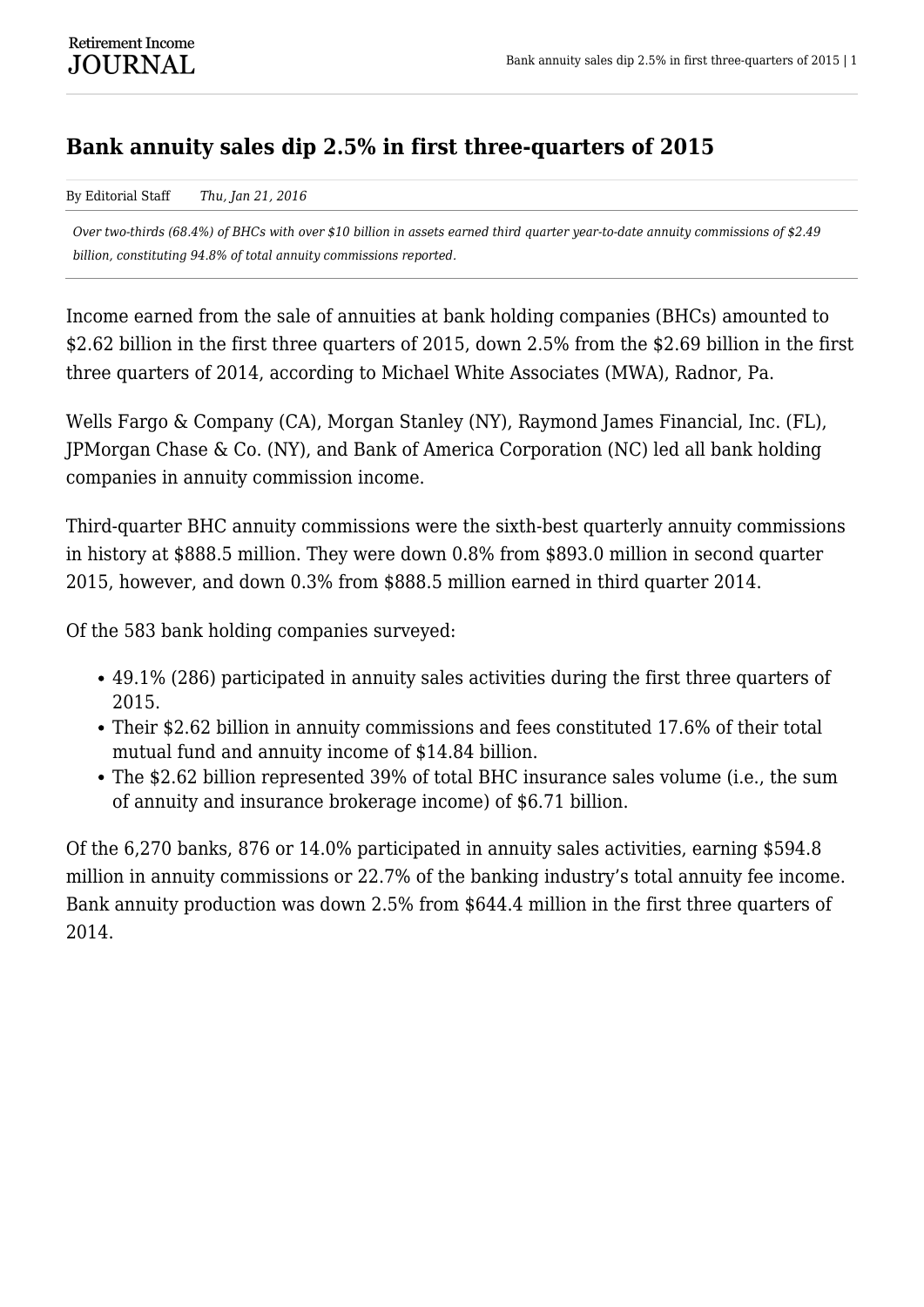| TOP 10 BANK HOLDING COMPANIES IN ANNUITY FEE INCOME<br>YEAR-TO-DATE SEPTEMBER 30, 2015<br><b>Nationally</b> |                           |                |                                                |                                   |           |                 |                                             |
|-------------------------------------------------------------------------------------------------------------|---------------------------|----------------|------------------------------------------------|-----------------------------------|-----------|-----------------|---------------------------------------------|
| <b>RANK</b>                                                                                                 | <b>YTD ANNUITY INCOME</b> |                | <b>PERCENT</b><br><b>CHANGE</b><br>2014 - 2015 | <b>BANK HOLDING COMPANY</b>       | <b>ST</b> | <b>ASSETS</b>   | % OF<br><b>NONINTEREST</b><br><b>INCOME</b> |
|                                                                                                             | 3Q 2015                   | <b>3Q 2014</b> |                                                | (ALL DOLLAR AMOUNTS IN THOUSANDS) |           |                 |                                             |
| 1                                                                                                           | \$711,000                 | \$665,000      |                                                | 6.92% WELLS FARGO & COMPANY       | CA        | \$1,751,201,000 | 2.37%                                       |
| 2                                                                                                           | \$501,000                 | \$522,000      |                                                | -4.02% MORGAN STANLEY             | NY        | \$831,766,000   | 2.09%                                       |
| 3                                                                                                           | \$261,057                 | \$256,982      |                                                | 1.59% RAYMOND JAMES FINANCIAL     | FL        | \$26,242,416    | 7.27%                                       |
| 4                                                                                                           | \$153,000                 | \$167,000      |                                                | -8.38% JPMORGAN CHASE & CO.       | NY        | \$2,408,851,000 | 0.40%                                       |
| 5                                                                                                           | \$107,000                 | \$122,000      |                                                | -12.30% BANK OF AMERICA CORP.     | NC        | \$2,148,193,000 | 0.32%                                       |
| 6                                                                                                           | \$83,143                  | \$88,976       |                                                | 16.56% SUNTRUST BANKS, INC.       | GA        | \$187,255,650   | 3.15%                                       |
| 7                                                                                                           | \$53,000                  | \$64,000       |                                                | -17.19% CITIGROUP INC.            | NY        | \$1,808,338,000 | 0.22%                                       |
| 8                                                                                                           | \$50,431                  | \$43,849       |                                                | 15.01% BB&T CORPORATION           | NC        | \$208,802,415   | 1.69%                                       |
| 9                                                                                                           | \$50,000                  | \$56,000       |                                                | -10.71% U.S. BANCORP              | MN        | \$415,943,000   | 0.74%                                       |
| 10                                                                                                          | \$40,766                  | \$30,388       |                                                | 34.15% PNC FINANCIAL SVCS GROUP   | PA        | \$362,137,164   | 0.79%                                       |
| 11                                                                                                          | \$39,310                  | \$36,132       |                                                | 8.80% KEYCORP                     | OH        | \$94,337,639    | 2.84%                                       |
| 12                                                                                                          | \$39,065                  | \$43,540       |                                                | -10.28% BBVA COMPASS BANCSHARE    | TХ        | \$89,360,000    | 5.84%                                       |
| Source: Michael White Bank Annuity Fee Income Study                                                         |                           |                |                                                |                                   |           |                 |                                             |

"Of 286 large top-tier BHCs reporting annuity fee income in the first nine months of 2015, 180 or 62.9% were on track to earn at least \$250,000 this year," said Michael White, president of MWA and author of the study, in a release. Of those 180, 81 BHCs or 45.0% achieved double-digit growth in annuity fee income.

"That's a 7.2-point decrease from the same period of 2014, when 93 institutions or 52.2% of 178 BHCs on track to earn at least \$250,000 in annuity fee income achieved double-digit growth. This decreased double-digit growth in annuity revenues among large BHCs demonstrates the continued weakening of the bank annuity sector."

Over two-thirds (68.4%) of BHCs with over \$10 billion in assets earned third quarter yearto-date annuity commissions of \$2.49 billion, constituting 94.8% of total annuity commissions reported. This was a decrease of 2.5% from \$2.53 billion in annuity fee income in the first three quarters of 2014.

Among this asset class of largest BHCs in the first three quarters, annuity commissions made up 17.4% of their total mutual fund and annuity income of \$14.35 billion and 41.2% of their total insurance sales revenue of \$6.04 billion.

## **Banks with \$1 billion to \$10 billion**

Banks in the next tier didn't fare as well. With 45.2% participating in annuity sales, BHCs with assets between \$1 billion and \$10 billion recorded a decrease of 18.4% in annuity fee income. Sales fell to \$128.9 million in the first three quarters of 2015 from \$158.0 million in the first three quarters of 2014 and accounted for 19.3% of their total insurance sales income of \$667.0 million.